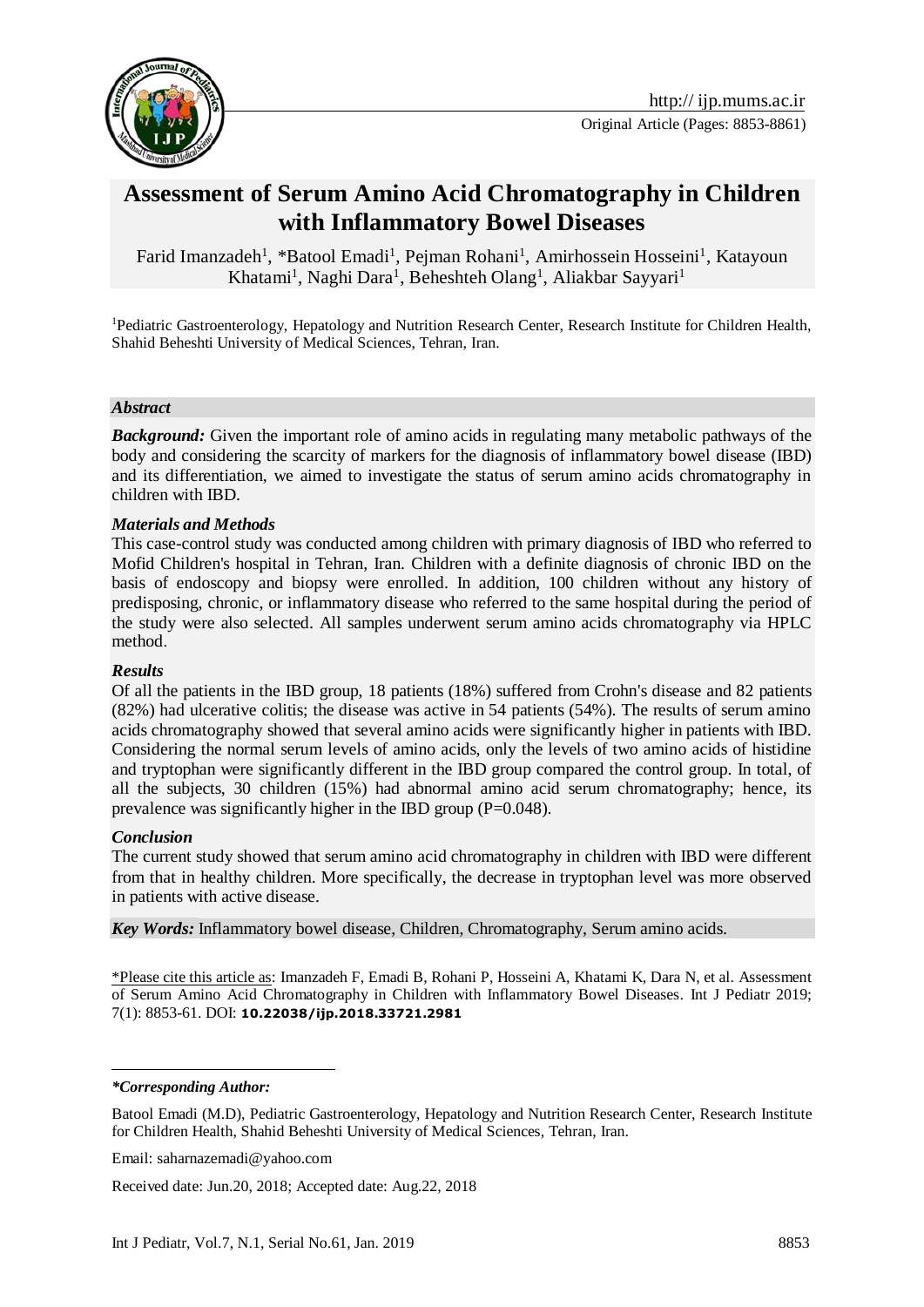# **1- INTRODUCTION**

 Inflammatory bowel disease (IBD) is a chronic bowel disease that has two main subtypes, namely Crohn's disease and ulcerative colitis. The incidence of these diseases is increasing in the general population (1, 2) and up to 25% of patients with the disease are diagnosed before the age of 20 years old (3). According to some researchers, the increase in the prevalence of these diseases, especially in Eastern communities, is due to lifestyle changes and the use of western diets (4, 5). Despite extensive research, the precise etiology of IBD is unclear, and the disease is considered as a multi-factorial disease whose pathogenesis is affected by genetic, environmental factors and immunological diseases. Since the human body is composed of a highly structured metabolic network, the study of metabolites plays a significant role in determining the health status of a person; in addition, dysregulated metabolites has a significant role in the likely pathogenesis of chronic inflammatory diseases and malignancies.

Amino acids are a group of important metabolites in the body. Approximately 20% of the whole body consists of amino acids or their metabolites, which play a very important role as base substrates and regulators in many metabolic pathways of the body (6, 7). As reported by some studies, the plasma levels of amino acids are disturbed in some diseases, including fibrotic liver disease (8, 9). In addition, plasma amino acid profiles are also used as a proxy for screening non-small cell lung carcinoma (10). In addition, it has recently been reported that amino acids directly play a role in suppressing inflammation of the bowel (5). IBD is also a chronic disease that, according to some studies, is associated with a number of clinical biomarkers, such as amino acids (4). In some studies, it has even been observed that the use of a diet containing amino acids and peptides has had a positive effect

on immune function and inflammatory bowel disease, which may play a functional role in the treatment of IBD (11). As reported, some amino acids are effective in healing intestinal inflammation in animal models of colitis. For example, glutamine has a protective effect against inflammations caused by certain substances such as indomethacin, acetic acid, and dextran sodium sulfate (12-15), and the prophylactic glycine diet reduces<br>the production of pre-inflammatory the production of pre-inflammatory cytokines and Chemokines, and treats inflammatory lesions in rats with colitis caused by dextran sodium sulfate (16). In addition, a dietary regimen containing histidine can reduce inflammatory colon lesions in mice with the symptoms of inflammation of the intestine (17). These results show the probable changes in the level of amino acids and their role in IBD. However, few studies have been conducted in this field and each of them have reported the higher or lower levels of a number of amino acids in patients with IBD, as compared with the healthy subjects (4, 5, 18-25). Given the role of these metabolites in inflammatory bowel disease and because of the availability of a limited number of studies on the status of metabolites in children with IBD, this study was conducted to determine the status of serum amino acid chromatography in children with IBD and to use the results of the study for promoting their health and quality of life.

## **2- MATERIALS AND METHODS**

 This cross-sectional study was conducted in Mofid pediatrics hospital in Tehran (Iran) during the years 2015 to 2017. Taking into consideration the estimated prevalence of disorder in serum amino acid in patients with IBD, the sample size was determined to include 200 persons (100 patients and 100 children as the control group). Children under the age of 18 years old with a definite diagnosis of chronic inflammatory bowel disease on the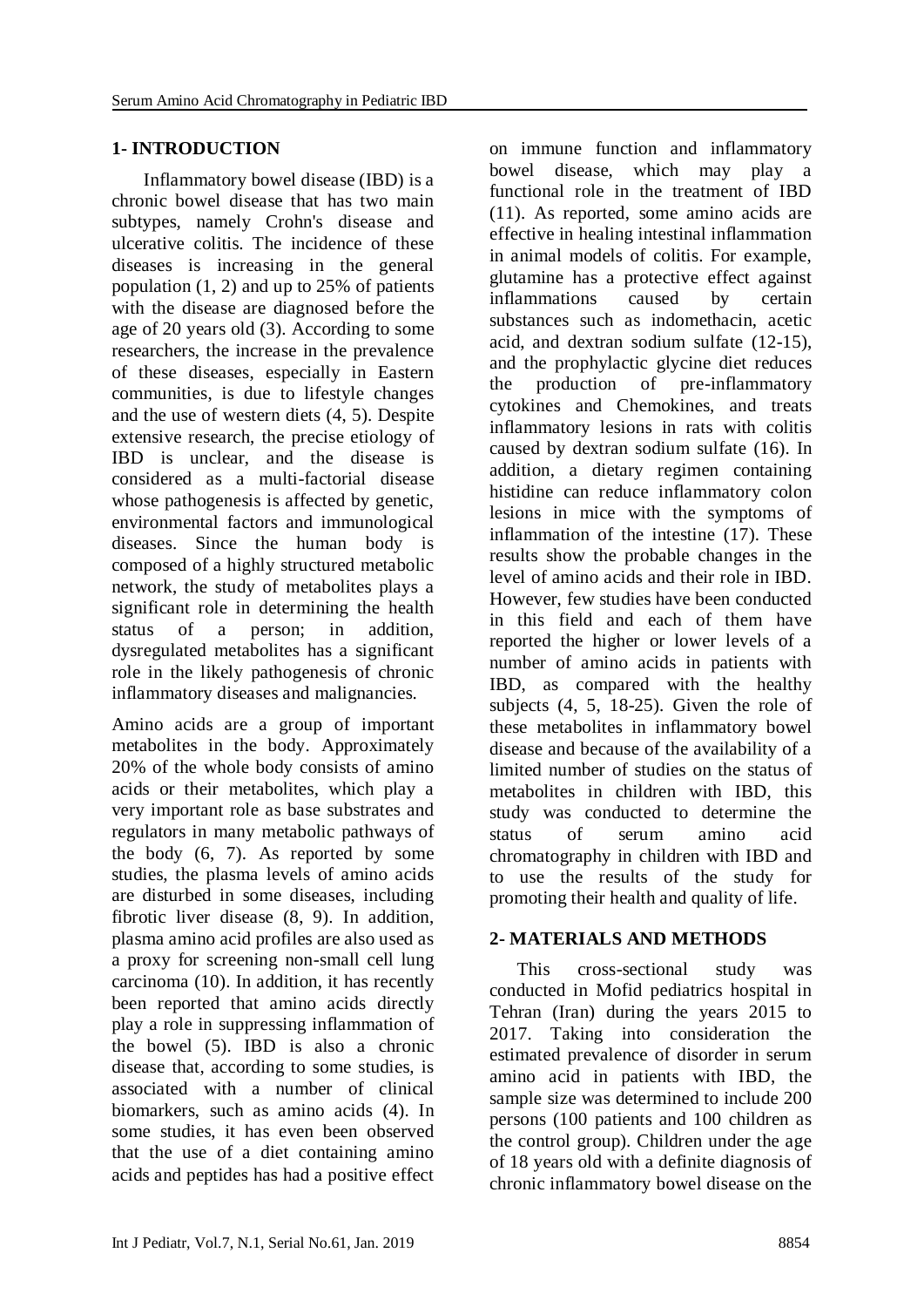basis of endoscopy and biopsy were enrolled into the study. In addition, 100 children without any history of predisposing, chronic, or inflammatory disease who referred to the same hospital during the period of the study were also selected and enrolled into the control group. Initially, the objectives of the study were explained to the subjects and their parents, and if they agreed to participate in the study, a written informed consent was obtained from them. The study received ethical approval from Shahid Beheshti University of Medical Sciences (code: IR.SBMU.SM.REC.1394.195). Using a checklist the researchers collected data on patients including age, sex, patient group, type of disease (ulcerative colitis, Crohn's disease), and disease status (active, remission) based on the Pediatric Ulcerative Colitis Activity Index (PCDAI) (26); also 5 ml venous blood sample was taken by nurse of ward to measure the erythrocyte sedimentation rate (ESR) and C-Reactive Protein (CRP), and a stool sample was collected to measure level of calprotectin in stool. Afterwards, patients were referred to the laboratory of Tehran Pediatrics Medical Center to undergo amino acids chromatography using highperformance liquid chromatography (HPLC) method. Chromatography was carried out after four to six hours of fasting. Using a mixed solution containing methanol, sodium acetate, and base, HPLC was performed by mean of Knauer device made in Germany. The SPSS software version 22.0 was used for data entry and analysis. Frequency (percentage) and mean (standard deviation) were used to describe the variables. Chromatography results were assessed quantitatively and qualitatively based on the normal values set in the kit, and was compared using Chisquare test and independent t-test. P<0.05 was considered as the significant level.

## **3- RESULTS**

 Of the 200 children studied, 125 persons (63%) were girl, and most of the children were in the age group 6-10 years old (117 persons, 59%). There was no significant difference between the two groups in terms of age and sex (**Table.1**). Based on the results of laboratory tests, the inflammatory parameters of ESR, CRP and fecal calprotectin were significantly higher in the IBD group (**Table.1**). Of the 100 children in the IBD group, 18 persons (18%) had Crohn's disease and 82 persons (82%) had ulcerative colitis. In addition, 54 patients (54%) were in the active phase of the disease, which did not show any significant difference between the two types of diseases (10 cases (56%) in Crohn's disease, and 44 (54%) in ulcerative colitis,  $p=0.884$ ). From a quantitative point of view, the results of serum amino acid chromatography were slightly different between the two groups, since the amino acids of aspartic acid, threonine, taurine, alanine, and leucine were significantly higher in patients with IBD while glutamine, histidine, tryptophan, α-aminobutyric acid, methionine, phenylalanine, isoleucine, and ornithine were significantly lower in patients with IBD than in the control group (**Table.2**). However, considering the normal serum levels of amino acids, after categorizing them into three groups with a level lower than the normal, normal, and higher than the normal, only the levels of two amino acids of histidine and tryptophan were significantly different in the IBD group, as compared with those in the control group (**Table.3**). In the IBD group the histidine was higher than the normal level in two patients and lower than the normal level in five patients while it was normal in all the patients in the control group  $(p=0.027)$ . Moreover, the level of tryptophan amino acid was lower than the normal level in six patients, while it was normal in all the patients in the control group (p=0.013). Of the total

number of children studied, 30 children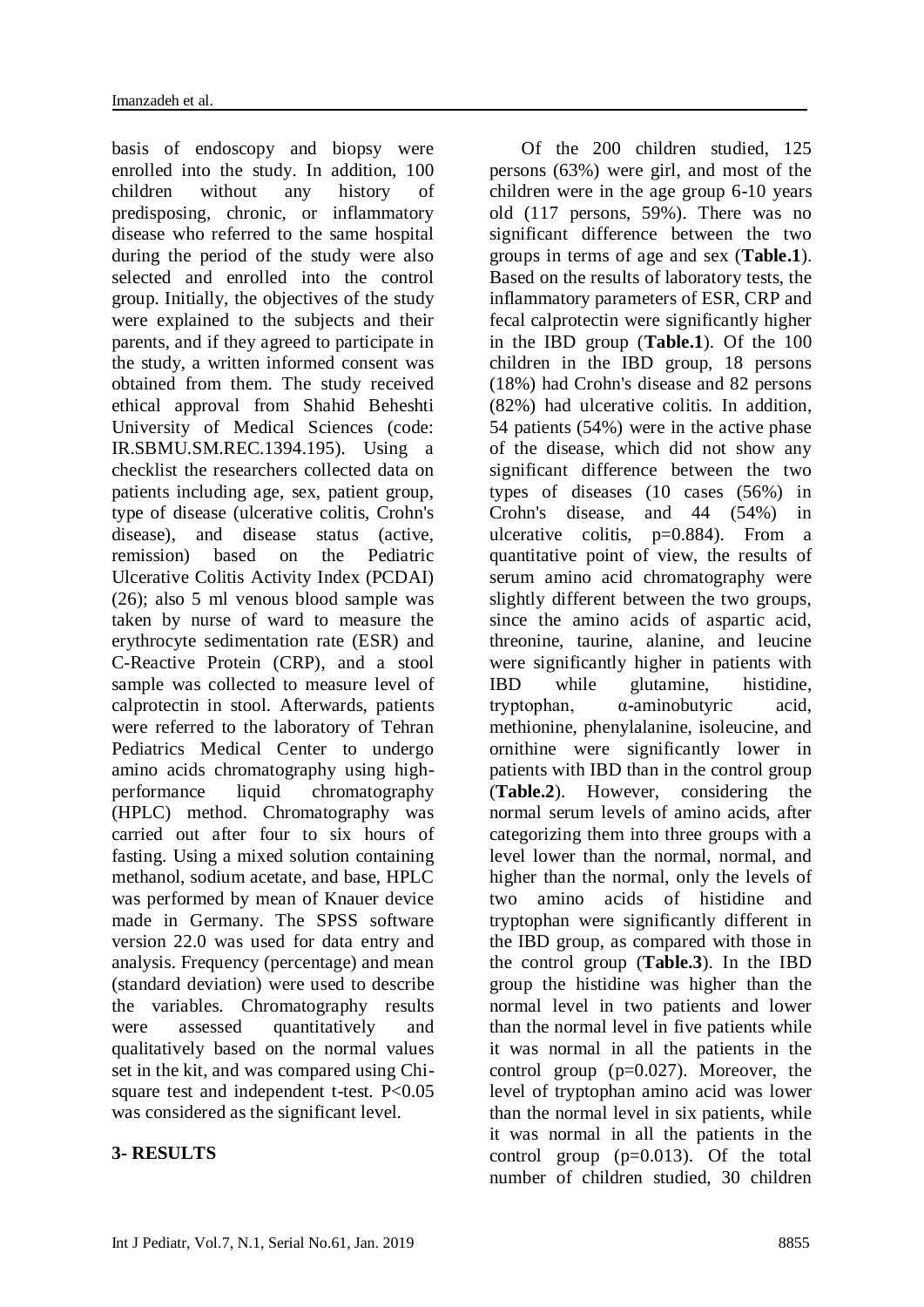(15%) had abnormal serum amino acids chromatography. In three patients three amino acids, in six patients two amino acids, and in 21 patients one amino acid had an abnormal level. In the IBD group, the number of children with abnormal serum amino acids chromatography was significantly higher than that in the control group (20 persons (20%) and 10 persons  $(10\%)$ , respectively, p=0.048). The results of serum chromatography of two amino acids of histidine and tryptophan showed no significant difference between the two sexes, between the age groups, and between ulcerative colitis and Crohn's disease (p>0.05). In addition, serum histidine chromatography did not show a significant difference between the two groups of patients with active disease or in remission (p=0.337), but all the cases of abnormal serum tryptophan chromatography were observed in patients with active IBD, which was significantly higher (p=0.020) (**Table.4**).

|  | Table-1: Comparison of baseline and laboratory characteristics in IBD children and control group |
|--|--------------------------------------------------------------------------------------------------|
|--|--------------------------------------------------------------------------------------------------|

| Variables                                                                                      |                       | $IBD, (n=100)$         | Control, $(n=100)$ | P- value |  |
|------------------------------------------------------------------------------------------------|-----------------------|------------------------|--------------------|----------|--|
| Gender                                                                                         | Girl                  | 58 (58%)               | 67 (67%)           | 0.189    |  |
|                                                                                                | Boy                   | 42 (42%)               | 33 (33%)           |          |  |
| Age group, year                                                                                | $\leq$ 2              | 3(3%)                  | 6(6%)              |          |  |
|                                                                                                | $2 - 6$               | $10(10\%)$             | 20(20%)            | 0.083    |  |
|                                                                                                | $6 - 10$              | $60(60\%)$             | 57 (57%)           |          |  |
|                                                                                                | $10-17$               | 27 (27%)               | 17 (17%)           |          |  |
| <b>ESR</b>                                                                                     | $<$ 30 mm/h           | 57 (57%)               | 75 (75%)           | 0.007    |  |
|                                                                                                | $>=$ 30 mm/h          | 43 (43%)<br>25 (25%)   |                    |          |  |
| <b>CRP</b>                                                                                     | $< 6$ mg/L            | 68 (68%)               | 89 (89%)           | < 0.001  |  |
|                                                                                                | $>= 6$ mg/L           | $11(11\%)$<br>32 (32%) |                    |          |  |
| Calprotectin                                                                                   | $< 60 \mu g/g$        | 9(9%)                  | 59 (59%)           |          |  |
|                                                                                                | $60 - 200 \mu g/g$    | 47 (47%)               | 30 (30%)           | < 0.001  |  |
|                                                                                                | $>= 200 \text{ µg/g}$ | 44 (44%)               | 11 (11%)           |          |  |
| CRP: C-Reactive Protein; ESR: Erythrocyte sedimentation rate; IBD: Inflammatory bowel disease. |                       |                        |                    |          |  |

**Table-2**: Comparison of serum amino acid chromatography in IBD children and control group

| Amino acid                                                    | <b>Two <math>\bullet</math></b> . Comparison of servin annito actu emomatography in IDD emitten and control group<br>Normal range, (µmol/L) | $IBD, (n=100)$    | Control, $(n=100)$ | P value* |  |
|---------------------------------------------------------------|---------------------------------------------------------------------------------------------------------------------------------------------|-------------------|--------------------|----------|--|
| Aspartic acid                                                 | $0 - 20$                                                                                                                                    | $13.1 \pm 5$      | $11.3 \pm 5.4$     | 0.017    |  |
| Glutamic acid                                                 | 10-120                                                                                                                                      | $67.3 \pm 34.9$   | $68 \pm 30.9$      | 0.880    |  |
| Asparagine                                                    | 24-60                                                                                                                                       | $44.2 \pm 10$     | $45.9 \pm 9.2$     | 0.211    |  |
| Serine                                                        | 60-200                                                                                                                                      | $120.6 \pm 42.7$  | $115.2 \pm 37.9$   | 0.344    |  |
| Glutamine                                                     | 396-746                                                                                                                                     | $522.9 \pm 113.2$ | $557.6 \pm 105.5$  | 0.026    |  |
| Histidine                                                     | 50-130                                                                                                                                      | $84.6 \pm 25.9$   | $92.1 \pm 21.1$    | 0.027    |  |
| Glycine                                                       | 140-490                                                                                                                                     | $285.8 \pm 100.8$ | $310.7 \pm 108.1$  | 0.093    |  |
| Threonine                                                     | 40-240                                                                                                                                      | $163.6 \pm 55.5$  | $147.1 \pm 57.2$   | 0.039    |  |
| Citruline                                                     | 8-47                                                                                                                                        | $27.9 \pm 9.9$    | $27.8 \pm 10.2$    | 0.950    |  |
| Arginine                                                      | 40-160                                                                                                                                      | $102.7 \pm 34.5$  | $94.6 \pm 33.1$    | 0.093    |  |
| Taurine                                                       | 19-216                                                                                                                                      | $125.8 \pm 59.1$  | $94.9 \pm 48.2$    | < 0.001  |  |
| Tryptophane                                                   | $15 - 73$                                                                                                                                   | $37.9 \pm 16.1$   | $42.2 \pm 11.6$    | 0.028    |  |
| Tyrosine                                                      | 30-120                                                                                                                                      | $70 \pm 21.6$     | $72.4 \pm 21.5$    | 0.418    |  |
| α-aminobutyric Acid                                           | $6 - 38$                                                                                                                                    | $19.3 \pm 7.8$    | $23.5 \pm 7.7$     | < 0.001  |  |
| Alanine                                                       | 240-600                                                                                                                                     | $437.7 \pm 93.6$  | $410.1 \pm 86.8$   | 0.032    |  |
| Methionine                                                    | $6-49$                                                                                                                                      | $20.4 \pm 8.3$    | $30.6 \pm 11.3$    | < 0.001  |  |
| Valine                                                        | 140-350                                                                                                                                     | $235 \pm 57.9$    | $223.5 \pm 57.4$   | 0.161    |  |
| Phenylalanine                                                 | 48-109                                                                                                                                      | $70.9 \pm 15.6$   | $78 \pm 18.6$      | 0.004    |  |
| Iso Leucine                                                   | 30-130                                                                                                                                      | $73.4 \pm 21.4$   | $82.6 \pm 20.4$    | 0.002    |  |
| Leucine                                                       | 60-230                                                                                                                                      | $153.7 \pm 48.3$  | $132.9 \pm 51.6$   | 0.004    |  |
| Ornithine                                                     | 20-135                                                                                                                                      | $77.4 \pm 30.7$   | $101.3 \pm 21.6$   | < 0.001  |  |
| Lysine                                                        | 80-250                                                                                                                                      | $165.4 \pm 49.8$  | $164.8 \pm 47.8$   | 0.926    |  |
| IBD: Inflammatory bowel disease' * Independent sample t test. |                                                                                                                                             |                   |                    |          |  |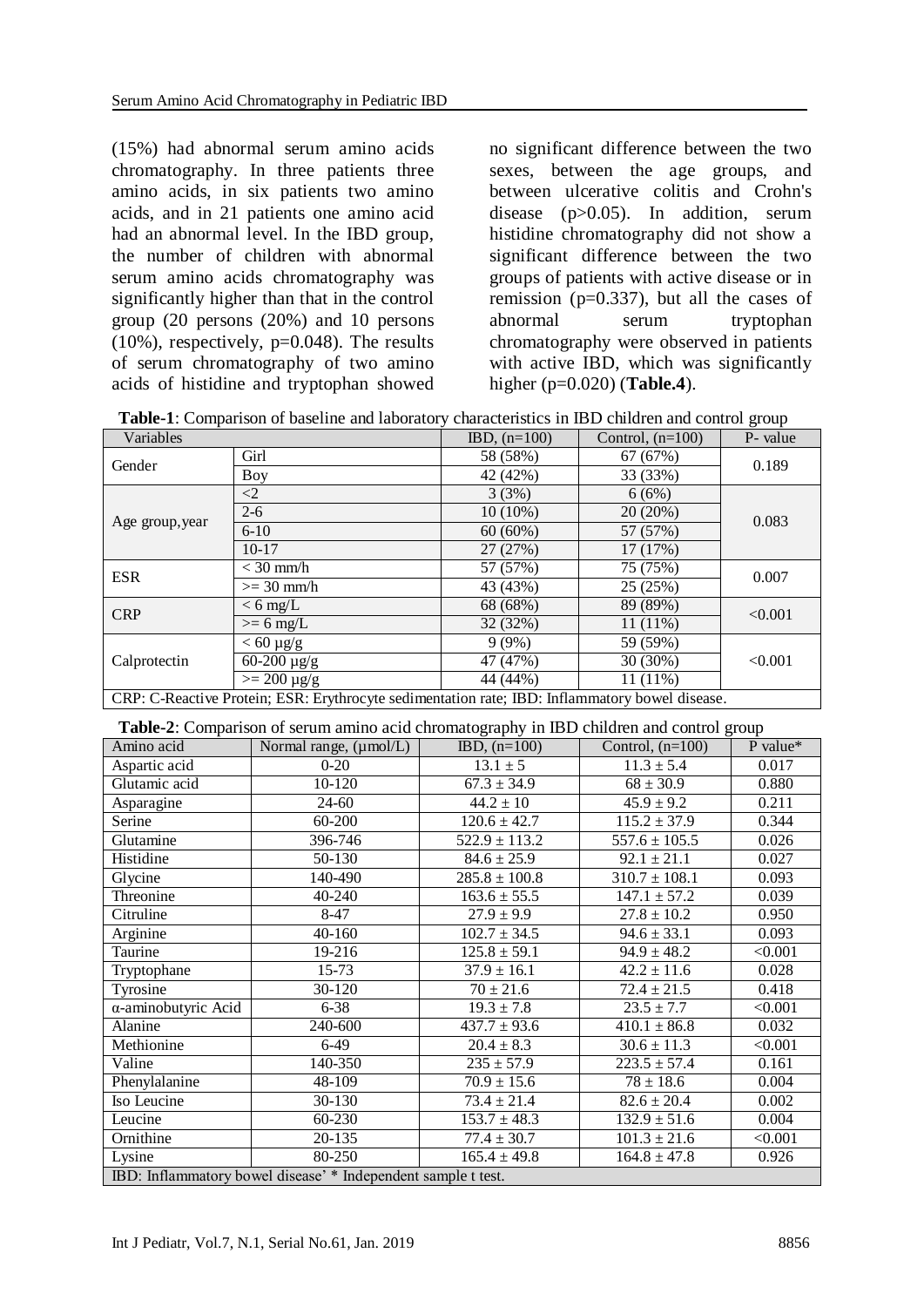| Amino acid status                                   | $IBD, (n=100)$           |              | Control, $(n=100)$       |                          |              | P value*                 |                          |  |
|-----------------------------------------------------|--------------------------|--------------|--------------------------|--------------------------|--------------|--------------------------|--------------------------|--|
|                                                     | Low                      | Normal       | High                     | Low                      | Normal       | High                     |                          |  |
| Aspartic acid                                       | $\blacksquare$           | 100 (100%)   |                          | $\blacksquare$           | 100 (100%)   |                          | $\blacksquare$           |  |
| Glutamic acid                                       | $\blacksquare$           | 99 (99%)     | $1(1\%)$                 | $\blacksquare$           | 98 (98%)     | 2(2%)                    | 0.561                    |  |
| Asparagine                                          | $\overline{\phantom{a}}$ | 100 (100%)   |                          | $\blacksquare$           | 100 (100%)   |                          |                          |  |
| Serine                                              | $\overline{\phantom{a}}$ | 100 (100%)   | $\overline{\phantom{a}}$ | $\overline{\phantom{a}}$ | 99 (99%)     | $1(1\%)$                 | 0.316                    |  |
| Glutamine                                           | 8(8%)                    | 92 (92%)     | $\overline{\phantom{0}}$ | 4(4%)                    | 96 (96%)     | $\overline{\phantom{a}}$ | 0.234                    |  |
| Histidine                                           | 5(5%)                    | 93 (93%)     | 2(2%)                    | $\blacksquare$           | 100 (100%)   | $\overline{\phantom{a}}$ | 0.027                    |  |
| Glycine                                             | ÷,                       | 100 (100%)   | $\overline{\phantom{0}}$ | 1(1%)                    | 99 (99%)     | $\frac{1}{2}$            | 0.316                    |  |
| Threonine                                           | $\blacksquare$           | 100 (100%)   | $\blacksquare$           | $\blacksquare$           | 99 (99%)     | 1(1%)                    | 0.316                    |  |
| Citruline                                           | $\blacksquare$           | $100(100\%)$ | $\overline{\phantom{0}}$ | $\blacksquare$           | $100(100\%)$ | $\overline{a}$           | $\blacksquare$           |  |
| Arginine                                            | $\overline{\phantom{a}}$ | 99 (99%)     | 1(1%)                    | $\overline{\phantom{a}}$ | 99 (99%)     | 1(1%)                    | 1.000                    |  |
| Taurine                                             | $\blacksquare$           | 100 (100%)   | $\overline{\phantom{0}}$ | $\blacksquare$           | 100 (100%)   | $\overline{\phantom{a}}$ | $\blacksquare$           |  |
| Tryptophane                                         | 6(6%)                    | 94 (94%)     | $\overline{\phantom{a}}$ | $\blacksquare$           | 100 (100%)   | $\overline{\phantom{a}}$ | 0.013                    |  |
| Tyrosine                                            | $\overline{\phantom{a}}$ | 100 (100%)   | ÷,                       | 1(1%)                    | 99 (99%)     | $\overline{\phantom{a}}$ | 0.316                    |  |
| α-aminobutyric Acid                                 | $\blacksquare$           | 100 (100%)   | $\overline{\phantom{0}}$ | $\blacksquare$           | 100 (100%)   | $\overline{\phantom{a}}$ | -                        |  |
| Alanine                                             | $\overline{\phantom{a}}$ | $100(100\%)$ | ÷,                       | $\omega$                 | $100(100\%)$ | $\Box$                   | $\blacksquare$           |  |
| Methionine                                          | $\equiv$                 | 100 (100%)   | $\blacksquare$           | $\mathbf{r}$             | 100 (100%)   | $\blacksquare$           | $\overline{\phantom{a}}$ |  |
| Valine                                              | 2(2%)                    | 98 (98%)     | $\overline{a}$           | 1(1%)                    | 98 (98%)     | 1(1%)                    | 0.513                    |  |
| Phenylalanine                                       | $\overline{a}$           | 100 (100%)   | $\equiv$                 | $\omega$                 | 100 (100%)   | $\overline{a}$           | $\overline{\phantom{a}}$ |  |
| Iso Leucine                                         | 1(1%)                    | 99 (99%)     | $\overline{\phantom{0}}$ | $\blacksquare$           | 99 (99%)     | 1(1%)                    | 0.368                    |  |
| Leucine                                             |                          | 100 (100%)   | $\overline{\phantom{0}}$ | $\omega$                 | 99 (99%)     | 1(1%)                    | 0.316                    |  |
| Ornithine                                           | $\equiv$                 | 100 (100%)   | $\blacksquare$           | $\blacksquare$           | 100 (100%)   | $\blacksquare$           | ä,                       |  |
| Lysine                                              | $\blacksquare$           | 100 (100%)   | $\overline{\phantom{0}}$ | 1(1%)                    | 99 (99%)     | $\overline{\phantom{a}}$ | 0.316                    |  |
| IBD: Inflammatory bowel disease; * Chi square test. |                          |              |                          |                          |              |                          |                          |  |

**Table-3**: Comparison of the qualitative results of serum amino acid chromatography between two groups

**Table-4**: Comparison of the results of serum histidine and tryptophan chromatography between the two groups by different characteristics of children under the study

| Variables                                           |                                   | Histidine |           |            | Tryptophan  |           |            |
|-----------------------------------------------------|-----------------------------------|-----------|-----------|------------|-------------|-----------|------------|
|                                                     |                                   | Normal    | Abnormal  | P value*   | Normal      | Abnormal  | $P$ value* |
| Gender                                              | Girl                              | 40 (95%)  | 2(5%)     | 0.455      | 41 (98%)    | $1(2\%)$  | 0.195      |
|                                                     | Boy                               | 53 (91%)  | 5(9%)     |            | 53 (91%)    | 5(9%)     |            |
| Age                                                 | $3(100\%)$<br>$\langle 2 \rangle$ | $0(0\%)$  |           | $3(100\%)$ | $0(0\%)$    |           |            |
| group,<br>year                                      | $2 - 6$                           | 10 (100%) | $0(0\%)$  | 0.520      | $10(100\%)$ | $0(0\%)$  | 0.151      |
|                                                     | $6 - 10$                          | 54 (90%)  | $6(10\%)$ |            | 58 (97%)    | 2(3%)     |            |
|                                                     | $10-17$                           | 26 (96%)  | 1(4%)     |            | 23 (85%)    | 4(15%)    |            |
| <b>IBD</b> type                                     | Crohn's disease                   | 17 (94%)  | 1(6%)     | 0.791      | 16(89%)     | $2(11\%)$ | 0.313      |
|                                                     | Ulcerative colitis                | 76 (93%)  | 6(7%)     |            | 78 (95%)    | 4(5%)     |            |
| <b>IBD</b> status                                   | Active                            | 49 (91%)  | 5(9%)     | 0.337      | 48 (89%)    | $6(11\%)$ | 0.020      |
|                                                     | Remission                         | 44 (96%)  | 2(4%)     |            | 46 (100%)   | $0(0\%)$  |            |
| IBD: Inflammatory bowel disease; * Chi square test. |                                   |           |           |            |             |           |            |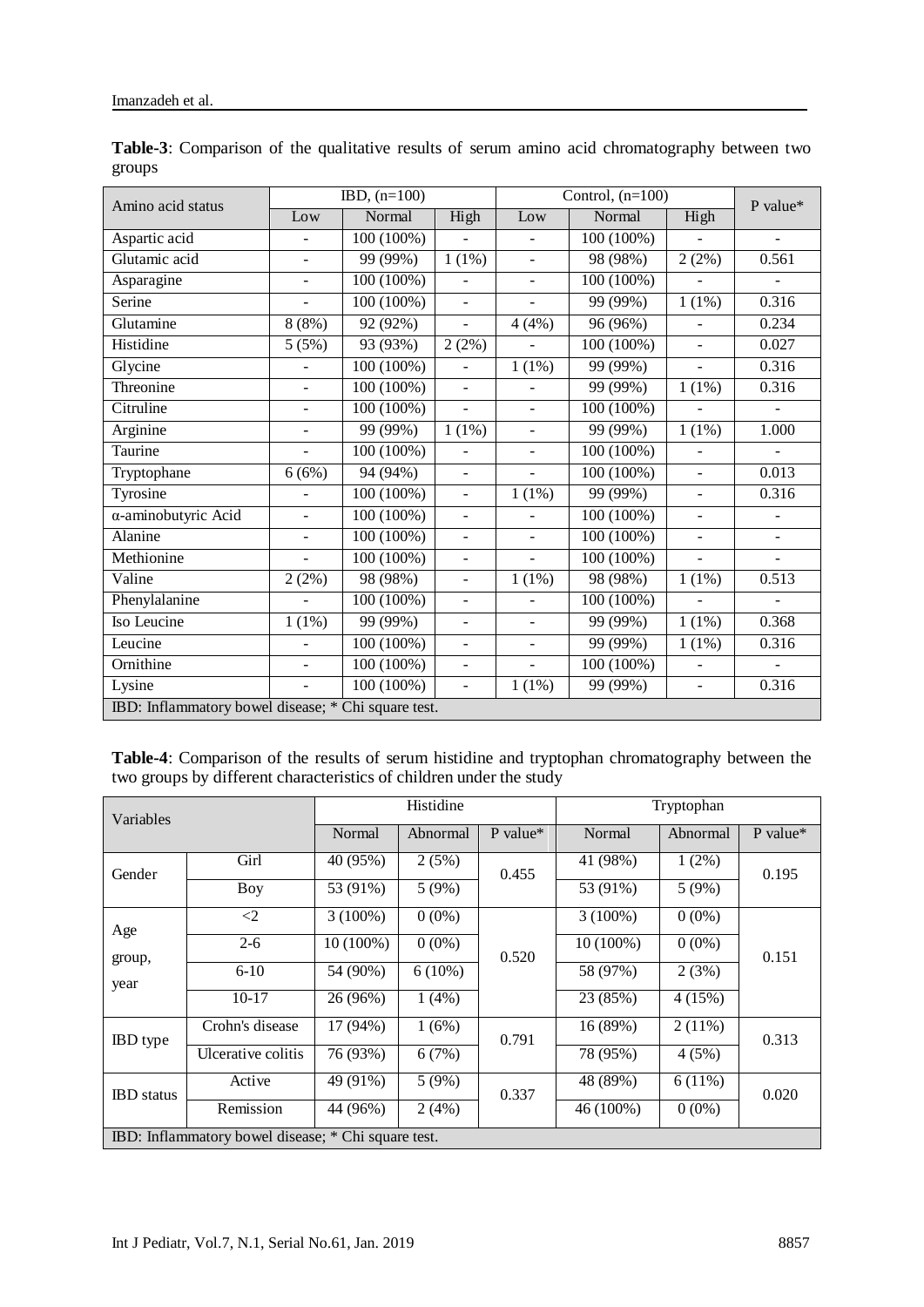# **4- DISCUSSION**

 The aim of this study was comparison of the status of serum amino acid chromatography in children with IBD with healthy children. The findings of this study, which compared the two groups of children with IBD and control group, showed that serum amino acid chromatography had a significant quantitative difference between the two groups. However, taking into account the normal levels of amino acids, only the two amino acids of histidine and tryptophan were significantly different in the IBD group, as compared with the control group.

In the control group, both of the amino acids had a normal serum chromatography; while in the IBD group, the histamine acidwas higher than the normal level in two patients and lower than the normal level in five patients; in addition, the tryptophan amino acid was lower than the normal level in six patients. In total, 15% of children had abnormal amino acid chromatography, which was significantly higher in the IBD group. Although serum histidine chromatography did not show a significant difference between the two phases of active disease and in remission, all the cases of abnormal serum tryptophan chromatography were observed in patients with active IBD, which was significantly higher. Both types of IBD cause changes in the metabolism of amino acids, since some studies have reported an increase in serum levels of isoleucine, methionine, lysine, glycine, arginine, and proline and a decrease in serum levels of valine, tyrosine, and serine (23).

Other studies have also reported changes in the serum levels of some other amino acids, such as histidine and homocysteine (19, 21). Kolho et al. reported that serum metabolite profiles in pediatric IBD patients, especially newly diagnosed, are different from healthy children (25). In addition, the use of some diets containing amino acids is reported to be effective in

improving the condition of these patients (27, 28). Our study also showed that the serum level of amino acids of aspartic acid, threonine, taurine, alanine, and leucine were significantly higher in patients with IBD while the serum levels of other amino acids including amino glutamine, histidine, tryptophan, αaminobutyric acid, methionine, phenylalanine, isoleucine, and ornithine were significantly lower in patients with IBD than in the control group. However, considering the normal serum levels of amino acids, only the levels of two amino acids of histidine and tryptophan were significantly different between the two groups. In addition, the amino acid of tryptophan was significantly lower in patients with IBD in the active phase. Hisamatsu et al. showed that the plasma concentrations of histidine and tryptophan in adults with IBD were lower than that in healthy subjects, and in patients with active disease were lower than that in patients at the recovery stage (4). In another study in 2015, they also noted that the low level of histidine in adults with ulcerative colitis can be used as a predictor of relapse (21). According to Xin et al. the metabolic profile of amino acids in adults with ulcerative colitis is different from that in healthy people (24).

Ooi et al., compared the aminograms of IBD patients and the healthy group and have shown differences between the two groups which can reflect the nutritional status, inflammation, and pathogenesis of the disease. In their study, the plasma levels of histidine and tryptophan were specifically decreased in patients with IBD and had an inverse relationship with serum CRP and disease activity (5). In a study by Nikolaus et al., the level of tryptophan was significantly lower in adult patients with IBD than in the control group and there was a significant relationship between tryptophan serum levels and disease activity (22). Therefore, it is suggested that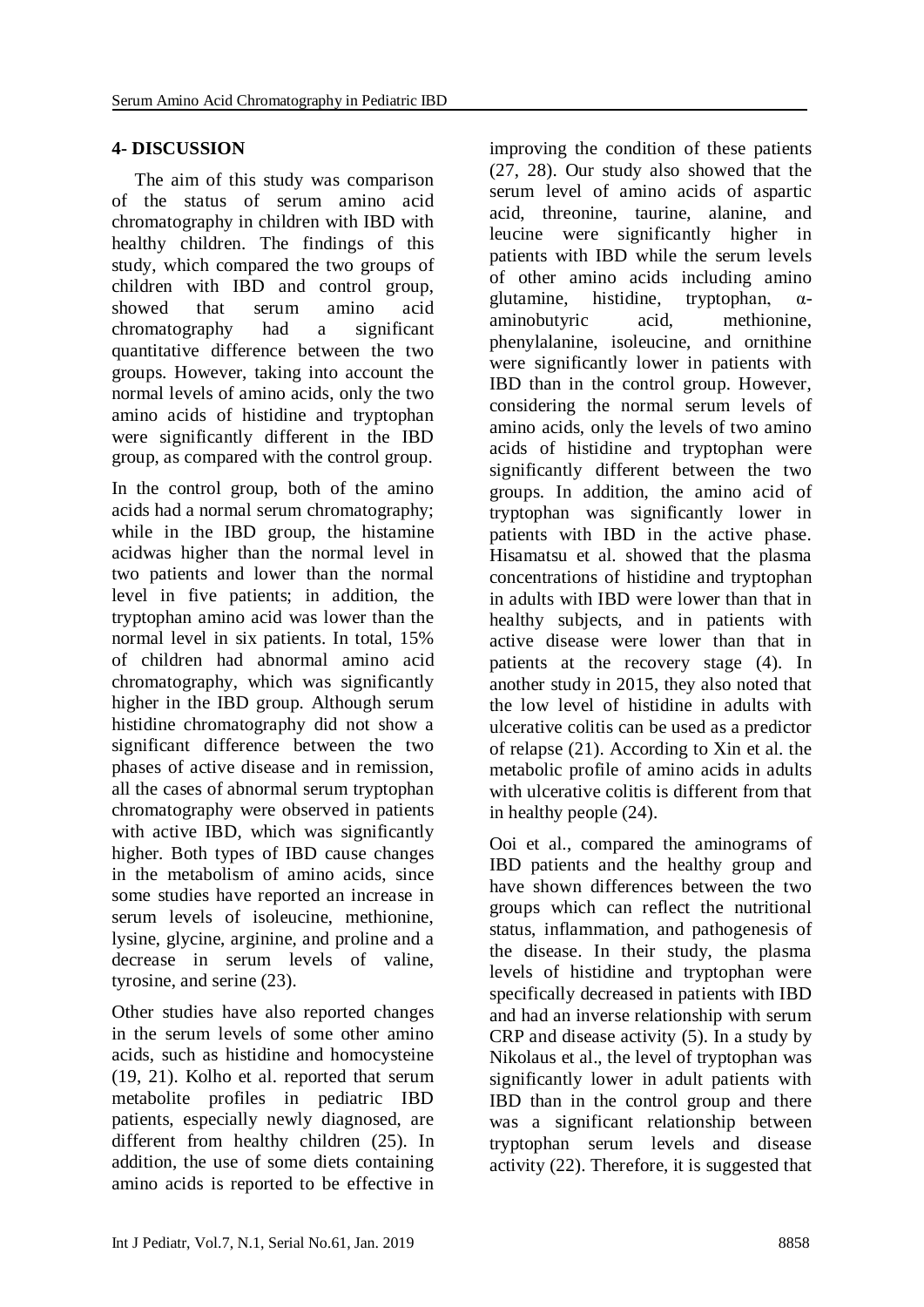the reduction of these two amino acids can be indicative of chronic inflammatory conditions; thus, the therapeutic use of them may be considered as a new strategy for the treatment of the patients. Studies have also shown that tryptophan metabolism can be used as an immunological regulator (29-31). Although our study confirms some of the results of other previous studies, almost all of the abovementioned studies, except Kolho et al. study (25), have been conducted in adults with IBD. Therefore, our study is different from the previous studies mainly because of the study population, i.e. the children with the disease. The prevalence of this diseases in more developed communities is different from that in developing countries, which might be attributed to the over consumption of saturated oils and their lifestyle; in this study we did not consider the effects of such factors affecting the nutritional status of the patients, and thus it is the main drawback of this study.

Therefore, considering the results of this study as well as other studies in this field, it is necessary to carry out further comprehensive multicenter studies with a larger sample size while taking into account the factors affecting the nutrition and intestinal health of patients; the results of such studies can help to determine whether the evaluation of the status of amino acids can be used as an indicator of diagnosis or follow-up of the treatment in the patients or not.

## **5- CONCLUSION**

 The findings of this study showed that the serum amino acid chromatography in children with IBD were slightly different from that in the control group. From a qualitative point of view, one-fifth of the children with IBD had abnormal chromatography. However, only the levels of two amino acids of histidine and tryptophan in the IBD group were lower

than the normal level. Although serum histidine chromatography did not show a significant difference between the two phases of active disease and in remission, however, all the cases with abnormal serum tryptophan chromatography were observed in patients with active IBD, which was significantly higher.

## **6- CONFLICT OF INTEREST:** None.

## **7- ACKNOWLEDGMENT**

Medical writing support was provided by Iranian Scientific Association of Child Nutrition (ISACN), and Pediatric Gastroenterology, Hepatology and Nutrition Research Center, Research Institute for Children Health, Shahid Beheshti University of Medical Sciences, Tehran, Iran.This article has been extracted from the thesis written by Batool Emadi, M.D (Registration No.: 344M and ethical code

IR.SBMU.SM.REC.1394.195).

## **8- REFERENCES**

1. Molodecky NA, Soon S, Rabi DM, Ghali WA, Ferris M, Chernoff G, et al. Increasing incidence and prevalence of the inflammatory bowel diseases with time, based on systematic review. Gastroenterology. 2012;142(1):46-54. e42.

2. Eszter Müller K, Laszlo Lakatos P, Papp M, Veres G. Incidence and paris classification of pediatric inflammatory bowel disease. Gastroenterol Res Pract. 2014;2014.

3. Turunen P, Kolho KL, Auvinen A, Iltanen S, Huhtala H, Ashorn M. Incidence of inflammatory bowel disease in Finnish children, 1987–2003. Inflamm Bowel Dis. 2006;12(8):677-83.

4. Hisamatsu T, Okamoto S, Hashimoto M, Muramatsu T, Andou A, Uo M, et al. Novel, objective, multivariate biomarkers composed of plasma amino acid profiles for the diagnosis and assessment of inflammatory bowel disease. PLoS One. 2012;7(1):e31131.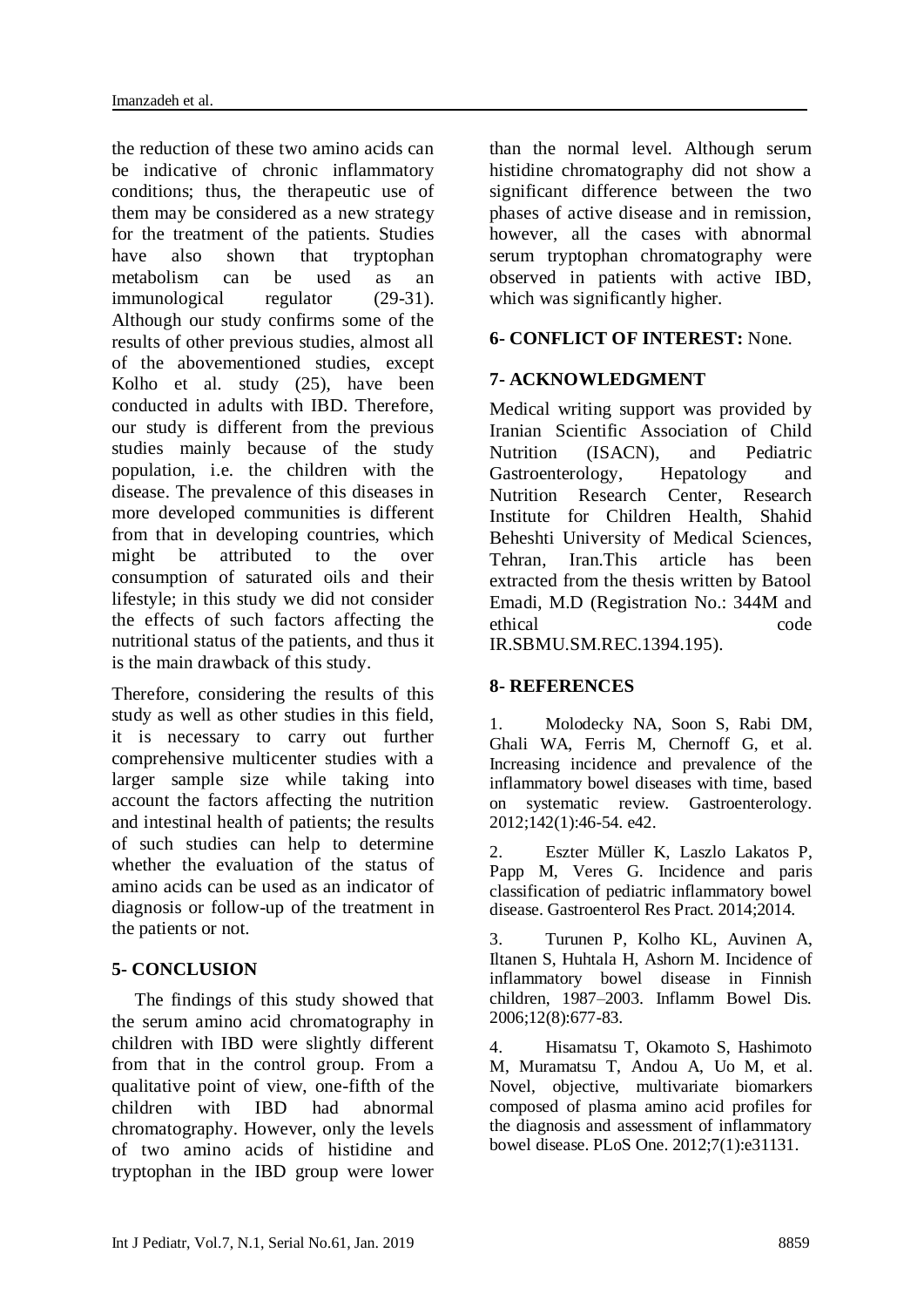5. Ooi M, Nishiumi S, Yoshie T, Shiomi Y, Kohashi M, Fukunaga K, et al. GC/MSbased profiling of amino acids and TCA cyclerelated molecules in ulcerative colitis. Inflamm Res. 2011;60(9):831-40.

6. Brosnan JT. Interorgan amino acid transport and its regulation. J Nutr. 2003;133(6):2068S-72S.

7. Felig P. Amino acid metabolism in man. Annu Rev Biochem. 1975;44(1):933-55.

8. Holm E, Sedlaczek O, Grips E. Amino acid metabolism in liver disease. Curr Opin Clin Nutr Metab Care. 1999;2(1):47-53.

9. Shiota T, Nakatsukasa H, Fujiwara M, Takei N, Yamauchi Y, Kobayashi M, et al. Plasma amino acid imbalance in alcoholic liver cirrhosis. Biochem Med. 1984;32(2):181- 8.

10. Maeda J, Higashiyama M, Imaizumi A, Nakayama T, Yamamoto H, Daimon T, et al. Possibility of multivariate function composed of plasma amino acid profiles as a novel screening index for non-small cell lung cancer: a case control study. BMC Cancer. 2010;10(1):690.

11. Hou JK, Abraham B, El-Serag H. Dietary intake and risk of developing inflammatory bowel disease: a systematic review of the literature. Am J Gastroenterol. 2011;106(4):563-73.

12. Arndt H, Kullmann F, Reuß F, Schölmerich J, Palitzsch K-D. Glutamine attenuates leukocyte-endothelial cell adhesion in indomethacin-induced intestinal inflammation in the rat. J Parenter Enteral Nutr. 1999;23(1):12-8.

13. Basivireddy J, Jacob M, Balasubramanian KA. Oral glutamine attenuates indomethacin-induced small intestinal damage. Clin Sci.2004;107(3):281-9.

14. Fillmann H, Kretzmann NA, San-Miguel B, Llesuy S, Marroni N, González-Gallego J, et al. Glutamine inhibits overexpression of pro-inflammatory genes and down-regulates the nuclear factor kappaB pathway in an experimental model of colitis in the rat. Toxicology. 2007;236(3):217-26.

15. Vicario M, Amat C, Rivero M, Moretó M, Pelegrí C. Dietary glutamine affects mucosal functions in rats with mild DSSinduced colitis. J Nutr. 2007;137(8):1931-37.

16. Tsune I, Ikejima K, Hirose M, Yoshikawa M, Enomoto N, Takei Y, et al. Dietary glycine prevents chemical-induced experimental colitis in the rat. Gastroenterology. 2003; 125(3):775-85.

17. Andou A, Hisamatsu T, Okamoto S, Chinen H, Kamada N, Kobayashi T, et al. Dietary histidine ameliorates murine colitis by inhibition of proinflammatory cytokine production from macrophages. Gastroenterology. 2009;136(2):564-74. e2.

18. Akbulut S, Altiparmak E, Topal F, Ozaslan E, Kucukazman M, Yonem O. Increased levels of homocysteine in patients with ulcerative colitis. World J Gastroenterol. 2010;16(19):2411.

19. Chen M, Mei Q, Xu J, Lu C, Fang H, Liu X. Detection of melatonin and homocysteine simultaneously in ulcerative colitis. Clin Chim Acta. 2012;413(1):30-3.

20. Gupta NK, Thaker AI, Kanuri N, Riehl TE, Rowley CW, Stenson WF, et al. Serum analysis of tryptophan catabolism pathway: correlation with Crohn's disease activity. Inflamm Bowel Dis. 2011;18(7):1214-20.

21. Hisamatsu T, Ono N, Imaizumi A, Mori M, Suzuki H, Uo M, et al. Decreased plasma histidine level predicts risk of relapse in patients with ulcerative colitis in remission. PLoS One. 2015;10(10):e0140716.

22. Nikolaus S, Schulte B, Al-Massad N, Thieme F, Schulte DM, Bethge J, et al. Increased Tryptophan Metabolism is Associated With Activity of Inflammatory Bowel Diseases. Gastroenterology. 2017.

23. Schicho R, Shaykhutdinov R, Ngo J, Nazyrova A, Schneider C, Panaccione R, et al. Quantitative metabolomic profiling of serum, plasma, and urine by 1H NMR spectroscopy discriminates between patients with inflammatory bowel disease and healthy individuals. J Proteome Res. 2012;11(6):3344- 57.

24. Xin L, Li N, Zhu W, Wu K, Zhang L, Zhai J, et al. An analysis of amino acid metabolic profile and its clinical significance